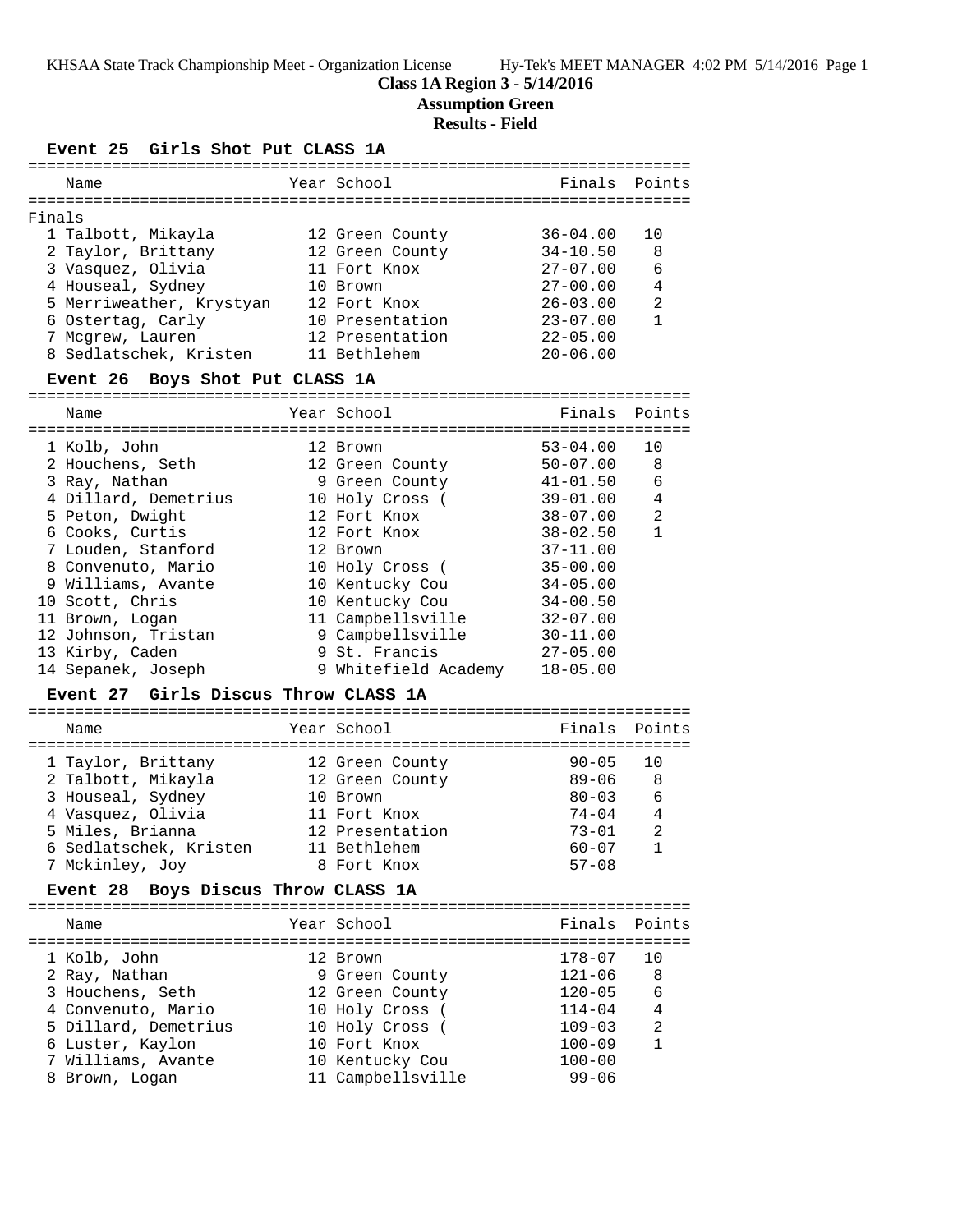**Class 1A Region 3 - 5/14/2016**

**Assumption Green**

# **Results - Field**

| Event 28 Boys Discus Throw CLASS 1A |                                               |  |                                   |                                     |              |  |
|-------------------------------------|-----------------------------------------------|--|-----------------------------------|-------------------------------------|--------------|--|
|                                     | 9 Louden, Stanford                            |  | 12 Brown                          | $89 - 09$                           |              |  |
|                                     | 10 Thomas, Ken                                |  | 9 Kentucky Cou                    | $79 - 04$                           |              |  |
|                                     | 11 Peton, Dwight                              |  | 12 Fort Knox                      | $77 - 07$                           |              |  |
|                                     | 12 Kirby, Caden                               |  | 9 St. Francis                     | $67 - 10$                           |              |  |
|                                     | Event 29 Girls Long Jump CLASS 1A             |  |                                   |                                     |              |  |
|                                     | Name                                          |  | Year School                       | Finals                              | Points       |  |
|                                     |                                               |  |                                   |                                     |              |  |
|                                     | 1 Harrison, Annie                             |  | 12 Kentucky Cou                   | $15 - 05.00$                        | 10           |  |
|                                     | 2 Bryant, Kasha                               |  | 10 Fort Knox                      | $15 - 02.50$                        | 8            |  |
|                                     | 3 Jessie, Zoe                                 |  | 12 Holy Cross (                   | $13 - 10.00$                        | 6            |  |
|                                     | 4 Thompson, Allison                           |  | 10 Presentation                   | $13 - 07.50$                        | 4            |  |
|                                     | 5 Adkisson, Sydney                            |  | 12 Louisville C                   | $13 - 03.50$                        | 2            |  |
|                                     | 6 Jaggers, Graysie                            |  | 8 Green County                    | $13 - 02.50$                        | $\mathbf{1}$ |  |
|                                     | 7 Justice, Wisdom                             |  | 12 Fort Knox                      | $12 - 02.25$                        |              |  |
|                                     | -- Howell, Shelby                             |  | 10 Green County                   | FOUL                                |              |  |
|                                     | Event 30 Boys Long Jump CLASS 1A              |  |                                   |                                     |              |  |
|                                     | Name                                          |  | Year School                       | Finals                              | Points       |  |
|                                     |                                               |  |                                   |                                     |              |  |
|                                     | 1 Thornton, Austyn<br>2 Santiago, Ahlec       |  | 11 Campbellsville<br>11 Fort Knox | $20 - 04.25$<br>$19 - 11.25$        | 10<br>8      |  |
|                                     | 3 Compton, Dominique                          |  | 12 Green County                   | 19-04.50                            | 6            |  |
|                                     | 4 Carter, Donovan                             |  | 12 Kentucky Cou                   | 18-02.50                            | 4            |  |
|                                     | 5 Minor, Gianni                               |  | 10 Kentucky Cou                   | 17-09.00                            | 2            |  |
|                                     | 6 Bardin, Zyler                               |  | 9 Green County                    | 17-07.00                            | $\mathbf{1}$ |  |
|                                     | 7 Steenrod, John                              |  | 12 Louisville C                   | $17 - 04.50$                        |              |  |
|                                     | 8 Gatson, Patrick                             |  | 12 The Academy                    | $17 - 03.00$                        |              |  |
|                                     | 9 Oliver, Matthew                             |  | 8 Campbellsville                  | $16 - 06.25$                        |              |  |
|                                     | 10 Johnson, Erick                             |  | 10 Fort Knox                      | $16 - 05.50$                        |              |  |
|                                     | 11 Cecil, Cabot                               |  | 11 Walden                         | $15 - 05.00$                        |              |  |
|                                     | 12 Murray, Nate                               |  | 10 Louisville C                   | $15 - 01.25$                        |              |  |
|                                     | 13 Mason, Caleb                               |  | 9 St. Francis                     | $13 - 09.00$                        |              |  |
|                                     | 14 Murphy, Adam                               |  | 11 Holy Cross (                   | $13 - 03.00$                        |              |  |
|                                     | -- Golab, Zach                                |  | 10 Holy Cross (                   | FOUL                                |              |  |
|                                     | Girls Triple Jump CLASS 1A<br><b>Event 31</b> |  |                                   |                                     |              |  |
|                                     | Name                                          |  | Year School                       | Finals                              | Points       |  |
|                                     |                                               |  |                                   | =================================== |              |  |
|                                     | 1 Howell, Shelby                              |  | 10 Green County                   | $30 - 03.00$                        | 10           |  |
|                                     | 2 Jessie, Zoe<br>3 Justice, Wisdom            |  | 12 Holy Cross (<br>12 Fort Knox   | $29 - 11.00$<br>$29 - 09.50$        | 8<br>6       |  |
|                                     | 4 Walker, Shauna                              |  | 10 Green County                   | $28 - 03.00$                        | 4            |  |
|                                     | 5 Stephenson, Lilly                           |  | 11 Presentation                   | $27 - 05.00$                        | 2            |  |
|                                     | 6 Reynolds, Kayla                             |  | 10 Fort Knox                      | $25 - 03.50$                        | 1            |  |
|                                     | Boys Triple Jump CLASS 1A<br>Event 32         |  |                                   |                                     |              |  |
|                                     |                                               |  |                                   |                                     |              |  |
|                                     | Name                                          |  | Year School                       | Finals                              | Points       |  |
|                                     | 1 Thornton, Austyn                            |  | 11 Campbellsville                 | $41 - 04.25$                        | 10           |  |
|                                     | 2 Santiago, Ahlec                             |  | 11 Fort Knox                      | $39 - 01.50$                        | 8            |  |
|                                     |                                               |  |                                   |                                     |              |  |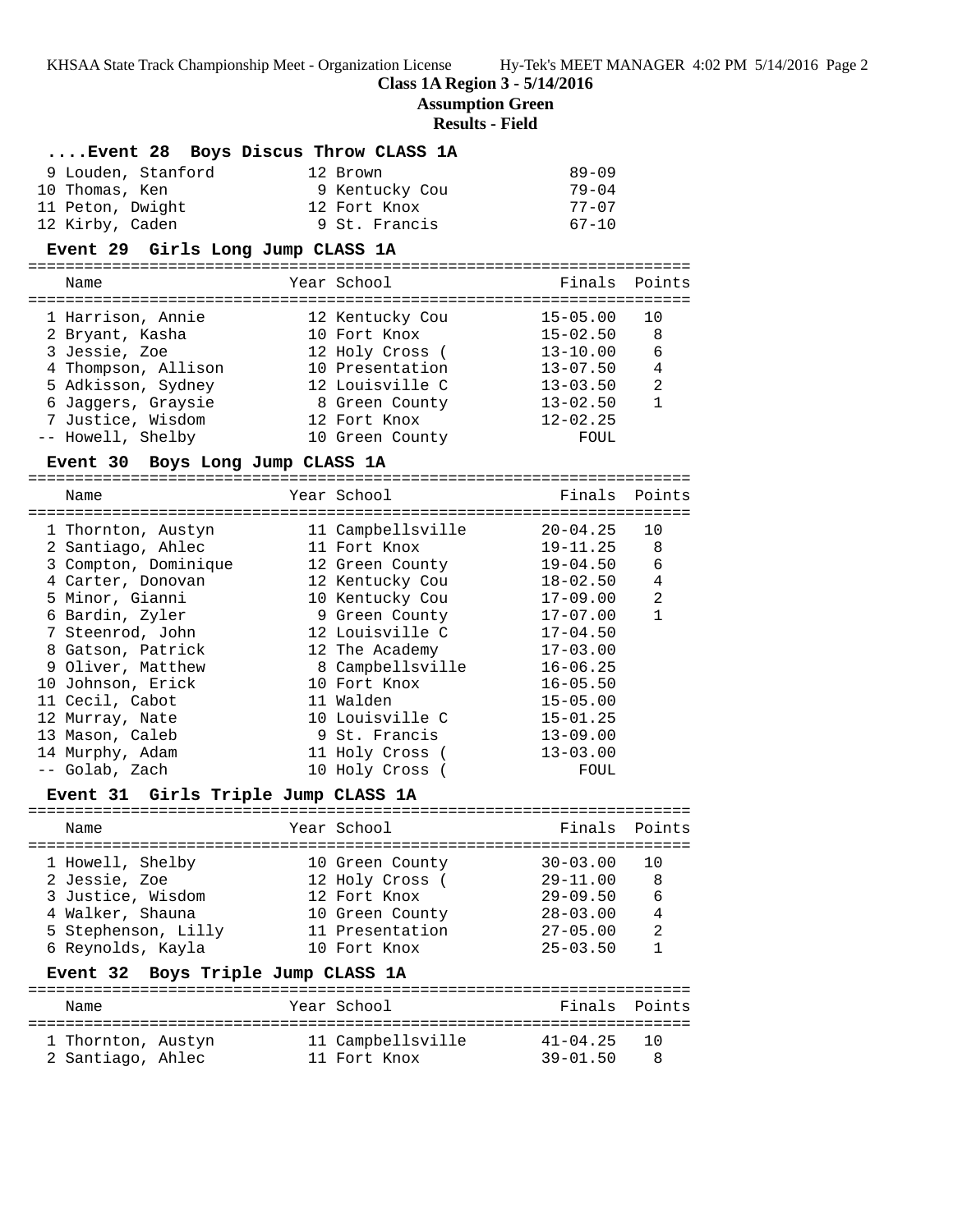**Class 1A Region 3 - 5/14/2016**

**Assumption Green**

# **Results - Field**

| Event 32 Boys Triple Jump CLASS 1A                     |                                    |                                                     |                |    |
|--------------------------------------------------------|------------------------------------|-----------------------------------------------------|----------------|----|
| 3 Compton, Dominique                                   | 12 Green County                    | 38-02.50                                            | 6              |    |
| 4 Golab, Zach                                          | 10 Holy Cross (                    | $36 - 09.75$                                        | 4              |    |
| 5 Childress, Jaylen 12 Brown                           |                                    | $35 - 00.25$                                        | 2              |    |
| 6 Johnson, Erick                                       | 10 Fort Knox                       | 34-05.00                                            | $\mathbf{1}$   |    |
| 7 Bardin, Zyler                                        | 10 Fort Knox<br>9 Green County     | $34 - 03.00$                                        |                |    |
| 8 Chaker, Ali                                          |                                    | 10 Kentucky Cou 32-02.50                            |                |    |
| 9 Murphy, Adam                                         | 11 Holy Cross (                    | 29-01.75                                            |                |    |
| Event 33 Girls High Jump CLASS 1A                      |                                    |                                                     |                |    |
| Name                                                   | Year School                        | Finals Points                                       |                |    |
| 1 Stephenson, Lilly 11 Presentation                    |                                    | $4-08.00$                                           | 10             |    |
| 2 Lavin, Eleanor                                       |                                    | 12 Kentucky Cou <a>&gt; 4-06.00</a>                 | 8              |    |
| 3 Doehring, Jenna                                      | 10 Fort Knox                       | $4 - 04.00$                                         | 6              |    |
| 4 Squires, Kate                                        | 12 Green County<br>12 Presentation |                                                     |                |    |
| 5 Jackson, Dara                                        |                                    | $J4-04.00 44-02.00 2$                               |                |    |
| -- Mckinley, Joy                                       | 8 Fort Knox                        | NH                                                  |                |    |
| Event 34 Boys High Jump CLASS 1A                       |                                    |                                                     |                |    |
| Name                                                   | Year School                        | Finals Points                                       |                |    |
|                                                        |                                    |                                                     |                |    |
| 1 Kolb, John                                           | 12 Brown                           | $5 - 08.00$                                         | 10             |    |
| 2 Rivera, Matthew 11 Fort Knox                         |                                    | 5-06.00                                             | $\overline{7}$ |    |
| 2 Collins, Mitchell 12 Kentucky Cou<br>4 Bardin, Zyler |                                    | $5 - 06.00$                                         | 7              |    |
| 5 Lanham, Austin                                       | 9 Green County<br>9 Green County   | 5-04.00  4<br>5-02.00  1.50                         |                |    |
| 5 Johnson, Erick                                       | 10 Fort Knox                       | $5 - 02.00$                                         | 1.50           |    |
| 7 Hillman, Triston 10 Brown                            |                                    | $4 - 10.00$                                         |                |    |
| Event 35 Girls Pole Vault CLASS 1A                     |                                    |                                                     |                |    |
|                                                        |                                    |                                                     |                |    |
| Name                                                   | Year School                        | Finals                                              | Points         |    |
|                                                        |                                    |                                                     |                |    |
| 1 Hopper, Katie                                        | 11 Bethlehem                       | $8 - 00.00$                                         | 10<br>8        |    |
| 2 Jackson, Dara<br>3 Boone, Maddie                     | 11 Bethlehem                       | 12 Presentation J8-00.00                            | 6              |    |
| 4 Jones, Maria 10 Presentation                         |                                    | $6 - 00.00$<br>5-06.00                              | $\overline{4}$ |    |
| Event 36 Boys Pole Vault CLASS 1A                      |                                    |                                                     |                |    |
|                                                        |                                    |                                                     |                |    |
| Name                                                   | Year School                        | Finals                                              | Points         |    |
| 1 Keith, William                                       | 12 Green County                    | $13 - 00.00$                                        | 10             |    |
| 2 Blieden, Jake                                        | 12 Louisville C                    | $9 - 06.00$                                         | 8              |    |
| 3 Ingram, John                                         | 12 Green County                    | $J9-06.00$                                          | 6              |    |
| 4 Terrell, Nick                                        | 10 Bethlehem                       | $9 - 00.00$                                         | 4              |    |
|                                                        |                                    | Women - CLASS 1A - Team Rankings - 18 Events Scored |                |    |
| 1) Fort Knox                                           | 106                                | 2) Presentation                                     |                | 81 |
| 3) Green County                                        | 71                                 | 4) Kentucky Country Day                             |                | 69 |
| 5) Louisville Collegiate                               | 50                                 | 6) Walden                                           |                | 41 |
| 7) Holy Cross (Louisville)                             | 36                                 | 8) Bethlehem                                        |                | 33 |
|                                                        |                                    |                                                     |                |    |